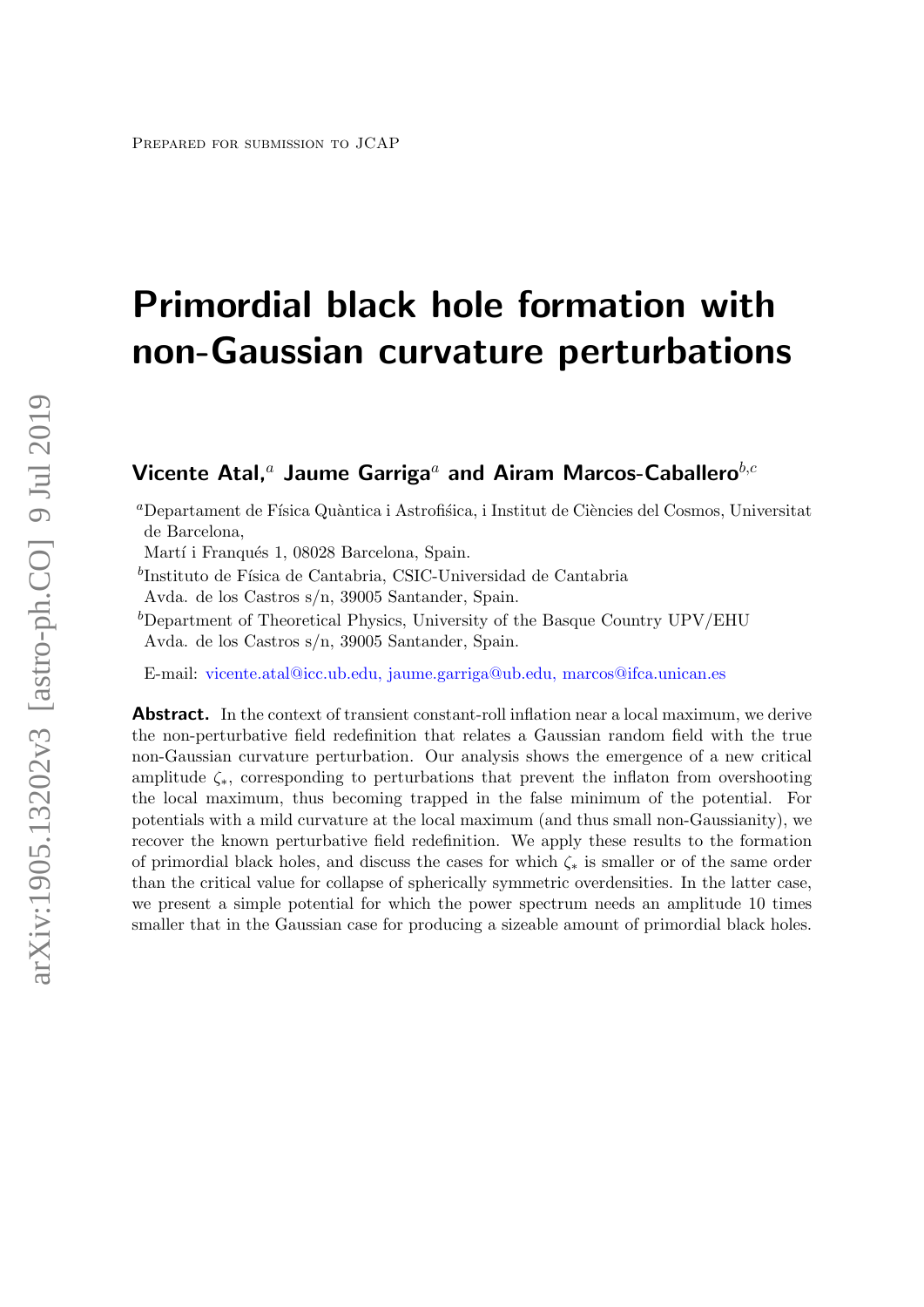## Contents

| 1 Introduction                                                                                                              |             |
|-----------------------------------------------------------------------------------------------------------------------------|-------------|
| 2 The non-perturbative field redefinition                                                                                   | 3           |
| 3 The typical high peak profile                                                                                             | 5           |
| 4 Implications for PBH<br>4.1 Perturbative limit $\zeta_c < \zeta_*$<br>4.2 Non-perturbative limit $\zeta_c \simeq \zeta_*$ | 7<br>7<br>8 |
| 5 Conclusions                                                                                                               | 10          |

#### <span id="page-1-0"></span>1 Introduction

It is certainly an appealing possibility that black holes could have been formed primordially in an early period of evolution of our Universe [\[1\]](#page-10-1). These primordial black holes (PBHs) could account for the dark matter in the Universe [\[2\]](#page-10-2) and be the seeds of the supermassive black holes present in the center of most galaxies (for a recent review on the subject, see e.g. [\[3\]](#page-10-3)). If present, they could not only give an explanation for these intriguing observations, but would shed light on the mechanism creating the primordial inhomogeneities. For example, if inflation is the theory accounting for those initial perturbations, then the creation of PBH would require a far from canonical realization of inflation, possibly pointing towards its microphysical origin.

In order to confront the hypothesis of their existence with observations, we need to understand their formation process and statistical properties. If PBHs come from large fluctuations of the primordial density perturbations, and if those obey Gaussian statistics, then their description is well known [\[4\]](#page-10-4). Gaussianity of the primordial perturbations might seem to be supported by the fact that during canonical and slow-roll single-field inflation departures from Gaussianities are known to be small [\[5\]](#page-10-5). However, most models of PBH creation during inflation require a large peak in the power spectrum, and this amplification necessarily demands for departures from slow-roll  $[6]^1$  $[6]^1$  $[6]^1$ . Most calculations so far on the impact on the non-Gaussianity in the computation of abundances has been performed assuming slowroll  $[9, 10]$  $[9, 10]$  $[9, 10]$ , or considering arbitrary templates for the shape of the non-Gaussianity  $[11-15]$  $[11-15]$ . When calculations have been done in the transient constant-roll (CR) background, usually a perturbative approach has been followed, focusing on the impact of the three-point function of the curvature perturbation<sup>[2](#page-1-2)</sup>[\[19](#page-11-5)[–22\]](#page-11-6). In this case it has been shown that the curvature mode follows the so-called local template of non-Gaussianities, which mean that the non-Gaussian field  $\zeta$  can be written in terms of a Gaussian field  $\zeta_g$  through the following simple transformation law

<span id="page-1-3"></span>
$$
\zeta_g \to \zeta = \zeta_g + \frac{3}{5} f_{\rm NL} \zeta_g^2 \ . \tag{1.1}
$$

<span id="page-1-1"></span><sup>&</sup>lt;sup>1</sup>A notable exception, where no amplification of the power spectrum is needed, are models where PBH are formed from the collapse of domain walls created during inflation [\[7,](#page-11-7) [8\]](#page-11-8).

<span id="page-1-2"></span><sup>&</sup>lt;sup>2</sup>The amplitude of non-Gaussianities in transient periods of CR is different from their amplitude in a pure CR [\[16](#page-11-9)[–18\]](#page-11-10). The difference between both scenarios is that in the former the curvature perturbations eventually freeze.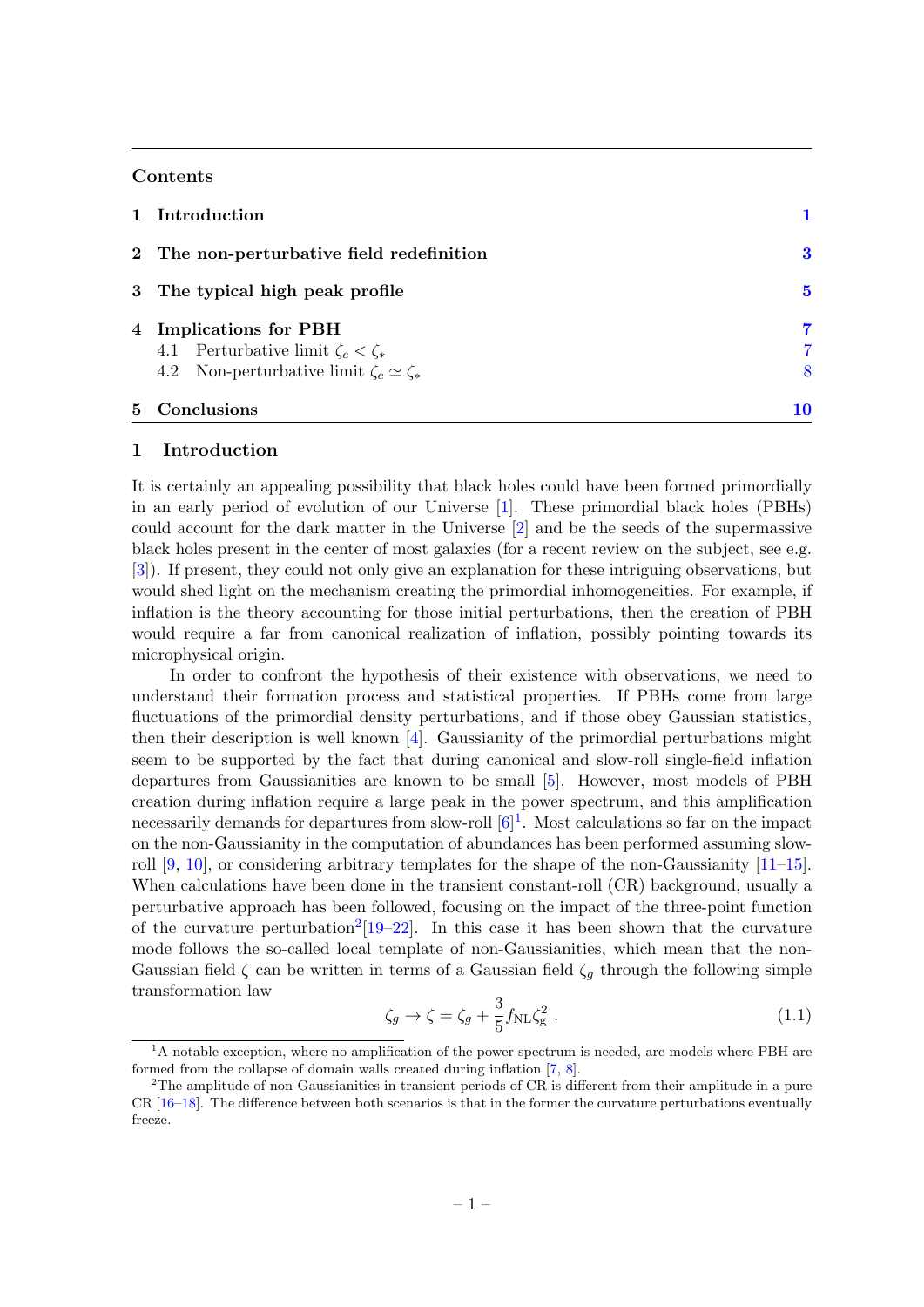In single-field models of inflation the parameter  $f_{\rm NL}$  can be calculated, and it is given by [\[20,](#page-11-11) [22\]](#page-11-6)

$$
f_{\rm NL} = \frac{5}{12} \left( -3 + \sqrt{9 - 12\eta} \right) \tag{1.2}
$$

$$
=\frac{5}{12}(-6+\epsilon_2^{cr})
$$
\n(1.3)

where  $\eta \equiv V''/V$  < 0 is the curvature of the inflaton potential at the top of the local maximum, and  $\epsilon_2^{cr}$  is the second slow roll parameter evaluated in the constant-roll period<sup>[3](#page-2-0)</sup>. In this scenario the cosmological background interpolates between the constant-roll background and its dual graceful exit ('slow-roll') background, described by  $\epsilon_2^{ge} = -6 + \epsilon_2^{cr}$  [\[20,](#page-11-11) [23](#page-11-12)[–26\]](#page-11-13). The amplitude of  $f_{\rm NL}$  can then be written as

$$
f_{\rm NL} = \frac{5}{12} \epsilon_2^{ge} \ . \tag{1.4}
$$

Because after overshooting a local maximum the field evolves, at least during a small period of time, in a large curvature potential, à la hill-top,  $\epsilon_2^{ge}$  $_2^{ge}$  can naturally be  $\mathcal{O}(1)$ . This bump could possibly set the end of inflation (because the initial velocity is exponentially small after climbing the potential, it is still possible to get a reasonable number of e-foldings), or it could be matched to a potential with a smaller curvature, delaying the end of inflation.

The above relation shows that  $f_{\text{NL}}$  can be  $\mathcal{O}(1)$ , and this turns out to be large enough to invalidate the Gaussian assumption for all single-field models of inflation claiming to produce PBHs. This has been shown in [\[20\]](#page-11-11) by applying the criteria proposed in [\[27\]](#page-11-14). Now, the expression [\(1.1\)](#page-1-3) suggests that this is just the first order term of a general field redefinition, only valid when  $f_{\rm NL}\zeta \ll 1$ . The large values of  $f_{\rm NL}$  and  $\zeta$  that describe most models of PBH formation suggest that this truncation is not justified. A full non perturbative description of the non Gaussianities is then important. As we will show in the section [2](#page-3-0) of this paper, the complete field redefinition is

<span id="page-2-2"></span>
$$
\zeta = -\frac{1}{\beta} \ln \left( 1 - \beta \zeta_g \right) \tag{1.5}
$$

with  $\beta = 6/5 f_{\text{NL}}$ . For small values of  $\beta$ , the local transformation law [\(1.1\)](#page-1-3) is recovered.

Aside from this intrinsic non-Gaussianity, resulting from the microphysics of inflation, large curvature perturbations are non-linearly related to the density fluctuations. This effect can be taken into account by noting that  $\zeta$  is simply related in superhorizon scales to the so-called compaction function  $\mathcal{C}(r) \equiv \delta M/R$  with  $\delta M$  the mass excess over the FRW background, R the areal radius and spherical symmetry has been assumed. At superhorizon scales this function is time independent and takes the following form<sup>[4](#page-2-1)</sup>

$$
\mathcal{C}(r) = \frac{1}{3} \left( 1 - (1 + r \partial_r \zeta)^2 \right) \tag{1.6}
$$

If at early times this function has an initial amplitude above a certain threshold, then a black hole is formed [\[29\]](#page-12-0). This means that it is possible to find the associated threshold for the curvature mode bypassing the need of calculating the density perturbation at all scales

<span id="page-2-1"></span><span id="page-2-0"></span><sup>&</sup>lt;sup>3</sup>We call constant-roll whenever  $\epsilon_2 \le -6$ , thus incorporating ultra slow-roll ( $\epsilon_2 = -6$ ).

<sup>&</sup>lt;sup>4</sup>At the radius where this function is maximal,  $r = r<sub>m</sub>$ , this function is related to the average density perturbation  $\delta_{\rm m} \equiv \delta(r = r_{\rm m})$  [\[28\]](#page-12-1).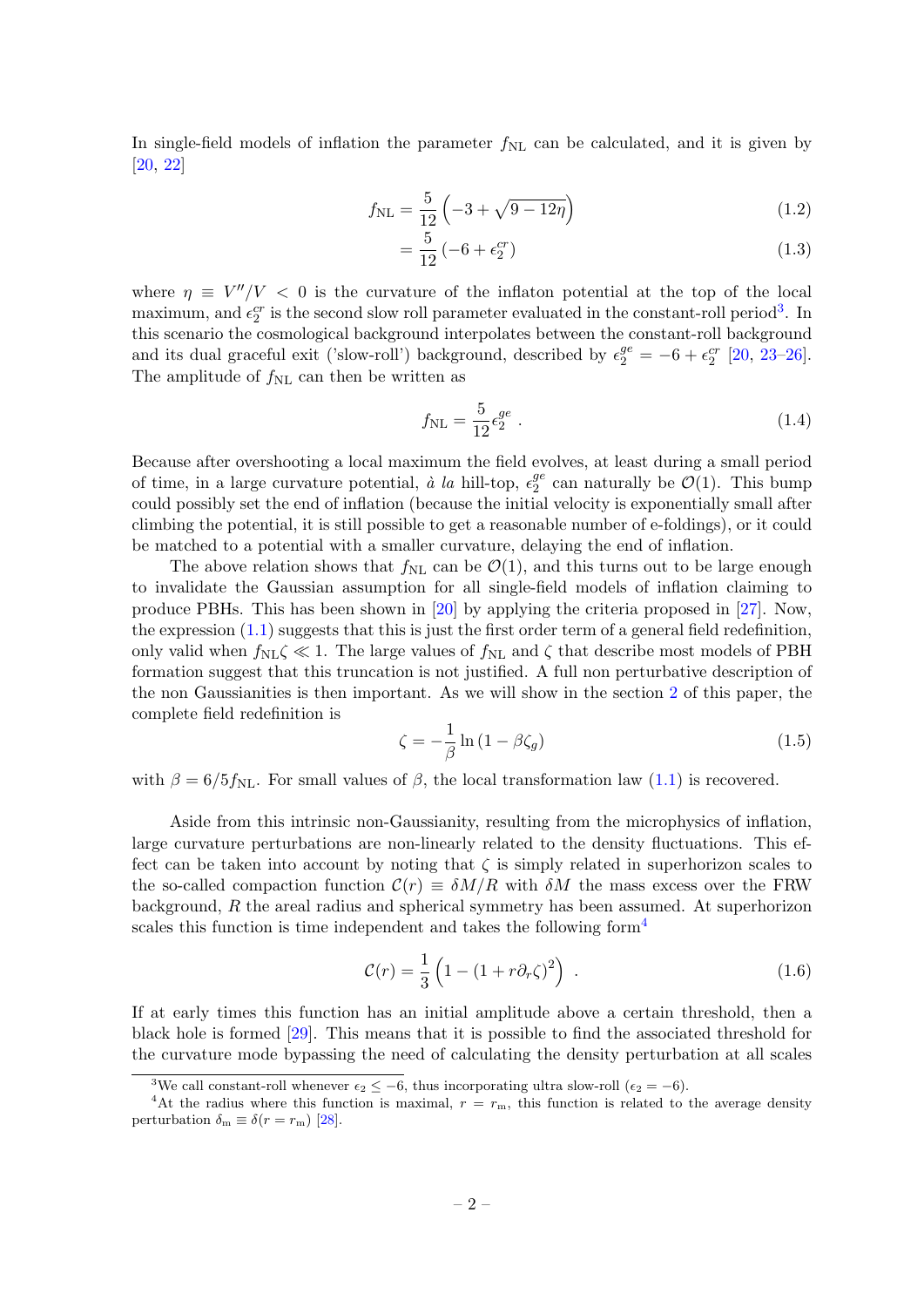(for which a linearised relation with the curvature mode is usually assumed). This criteria for PBH formation, and its impact in the calculation of abundances, was followed in [\[30\]](#page-12-2). Quantitatively, larger amplitudes of the power spectrum, by a factor  $\sim 2$ , are needed for reaching a desired abundances of PBH in comparison with the linear theory [\[31–](#page-12-3)[33\]](#page-12-4).

In this work we will show, on the one hand, that when  $f_{NL} \sim 1$  the amplitude of the power spectrum must be smaller by a similar factor compared to the case with  $f_{\rm NL} = 0$ , in order to attain the same abundace of PBH. On the other hand, and because of the nonpertubative law  $(1.1)$ , we will show that for large values of  $f_{\rm NL}$  perturbations will rather jump into the false minimum of the potential than create spiky peaks. Black holes will still be created, but this time through the collapse of bubbles of false vacuum [\[7,](#page-11-7) [8\]](#page-11-8).

# <span id="page-3-0"></span>2 The non-perturbative field redefinition

Single-field and canonical models of inflation can experience an enhancement of the power spectrum at small scales if the background trajectory passes through a phase of constantroll. Many single-field models accomplishing this with different microscopic motivations have been put forward in the literature [\[34–](#page-12-5)[40\]](#page-12-6). However they all belong to a very simple class of models in which the background overshoots a local maximum. It is then enough to consider the following expansion of the potential around this maximum, i.e.

$$
V(\phi) = \frac{\eta}{2}(\phi - \phi_c)^2
$$
\n(2.1)

where we consider  $\eta < 0$ . In order to find the non perturbative relation between the Gaussian and the non-Gaussian field we can make use of the  $\delta N$  formalism [\[41\]](#page-12-7). Here we closely follow the analysis of ref.  $[22]^{5}$  $[22]^{5}$  $[22]^{5}$  $[22]^{5}$ . The homogeneous solution in terms of the e-folding number  $dN = Hdt$  is

<span id="page-3-2"></span>
$$
\phi(N) = \phi_c + c_1 e^{\alpha N} + c_2 e^{\beta N} \tag{2.2}
$$

with  $\alpha = \frac{1}{2}$  $\frac{1}{2}(-3-\sqrt{9-12\eta})$  and  $\beta=\frac{1}{2}$  $\frac{1}{2}(-3+\sqrt{9-12\eta})$ . Note that  $\alpha < 0$  and  $\beta \ge 0$ , so at late times the solution proportional to  $c_2$  dominates. The constants  $c_1$  and  $c_2$  are functions of the initial velocity and position, given by

$$
c_1 = \frac{1}{\alpha - \beta} \left[ \phi_i' + \beta \left( \phi_c - \phi_i \right) \right] , \qquad (2.3)
$$

$$
c_2 = \frac{1}{\beta - \alpha} \left[ \phi_i' + \alpha \left( \phi_c - \phi_i \right) \right] \tag{2.4}
$$

Without loss of generality, we can consider the inflaton field evolving from negative to positive values, so that  $\phi_i' > 0$  and  $\phi_c - \phi_i > 0$ . The field overshoots the local maximum of the potential if at late times it goes towards  $+\infty$ , which means that  $c_2$  must be positive. On the other hand, if  $c_2 = 0$  the field stops exactly at the local maximum and if  $c_2 < 0$  the field bounces back. We can now evaluate the number of e-foldings from an initial time  $N = 0$  until the the beginning of the slow-roll regime, which we call  $N_{\rm SR}$ . The slow-roll regime is the regime in which the growing solution dominates, and we can always choose this to happen at a value of  $\phi = 0$ . In this case we find

$$
c_2 \simeq -\phi_c \, e^{-\beta N_{\rm SR}} \,. \tag{2.5}
$$

<span id="page-3-1"></span> ${}^{5}$ For a pure USR, i.e., without a smooth transition to a graceful exit phase, see [\[16,](#page-11-9) [27\]](#page-11-14).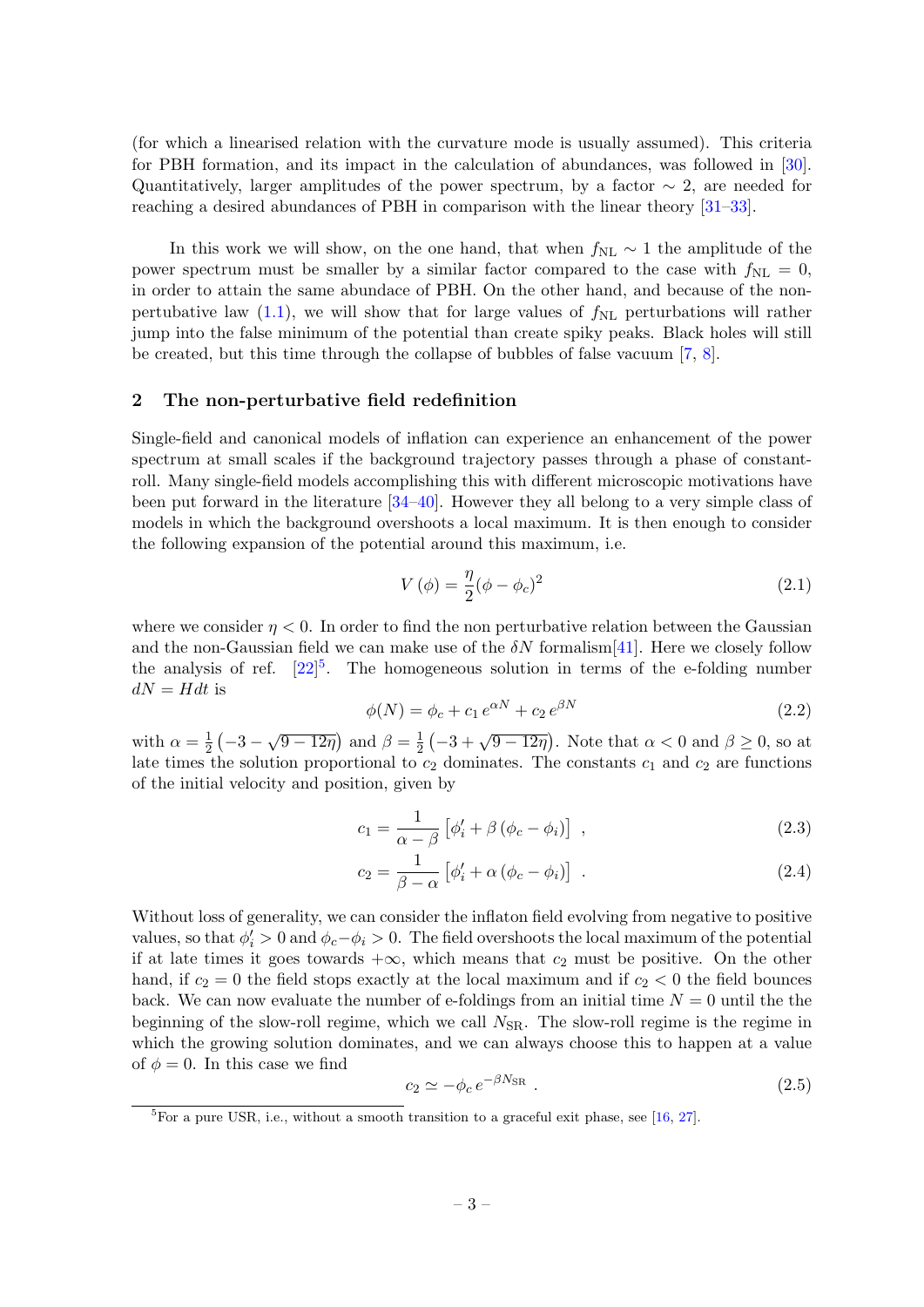<span id="page-4-1"></span>

**Figure 1.** The potential introduced in eq. [\(4.1\)](#page-8-1) (with shifted values for  $\phi$ ), where we describe the consequences of large fluctuations on top of the background trajectory. The background solution overshoots the local maximum. Fluctuations larger than  $1/\beta$  at horizon crossing make the field become trapped in the false minimum of the potential, while those smaller than  $1/\beta$  do not.

We can now determine how a change in the initial conditions changes the number of e-foldings to reach  $\phi = 0$ . We find

$$
\frac{\delta c_2}{c_2} = -1 + e^{-\beta \delta N|_{\phi=0}}.
$$
\n(2.6)

Note that there is no constraint on the amplitude of  $\delta c_2$  with respect to  $c_2$ . On a flat slicing at  $N = N_{\rm SR} = \text{const}$ ,  $\delta\phi_{\rm SR} = \delta c_2 e^{\beta N_{\rm SR}}$ . From [\(2.2](#page-3-2) we also have that  $c_2 = \phi'_{\rm SR} e^{-\beta N_{\rm SR}}/\beta$ , so

<span id="page-4-0"></span>
$$
\frac{\delta c_2}{c_2} = \beta \frac{\delta \phi_{\rm SR}}{\phi_{\rm SR}'} \tag{2.7}
$$

This mean that the Gaussian variable  $\zeta_g \equiv -\delta \phi_{\rm SR}/\phi'_{\rm SR}$  is related to the real non-Gaussian perturbation  $\zeta \equiv \delta N$  as

$$
\zeta_g = \frac{1}{\beta} \left( 1 - e^{-\beta \zeta} \right) \tag{2.8}
$$

By inverting this relation we find eq.  $(1.5)$ . As we have already anticipated, this identification has several interesting features. Curvature perturbations are not well determined when the Gaussian variable has amplitudes larger than  $1/\beta$ . Physically these are perturbations that prevent the system of overshooting the local maximum. Given a background  $c_2$ , any perturbation  $\delta c_2$  such that  $\delta c_2 \leq -c_2$  will make  $c_2 \leq 0$ , preventing the field from overshoot-ing the local maximum. From [\(2.7\)](#page-4-0) this corresponds to the case  $\zeta_g \geq 1/\beta$ . We depict these two regimes in figure [1,](#page-4-1) where we show the fate of fluctuations larger than  $1/\beta$ , that make the field become trapped in the false minimum, and fluctuations smaller than  $1/\beta$  for which the trajectory of the field towards to global minimum is not altered. Regions that stay in the false minimum will form bubbles of false vacuum, and the fate of those is eventually to create black holes. Depending on their initial size, they might be standard black holes coming from the ordinary collapse of the bubble at subhorizon scales, or become black holes with an inflating internal region, that is, with a baby universe in their interior [\[7,](#page-11-7) [8\]](#page-11-8).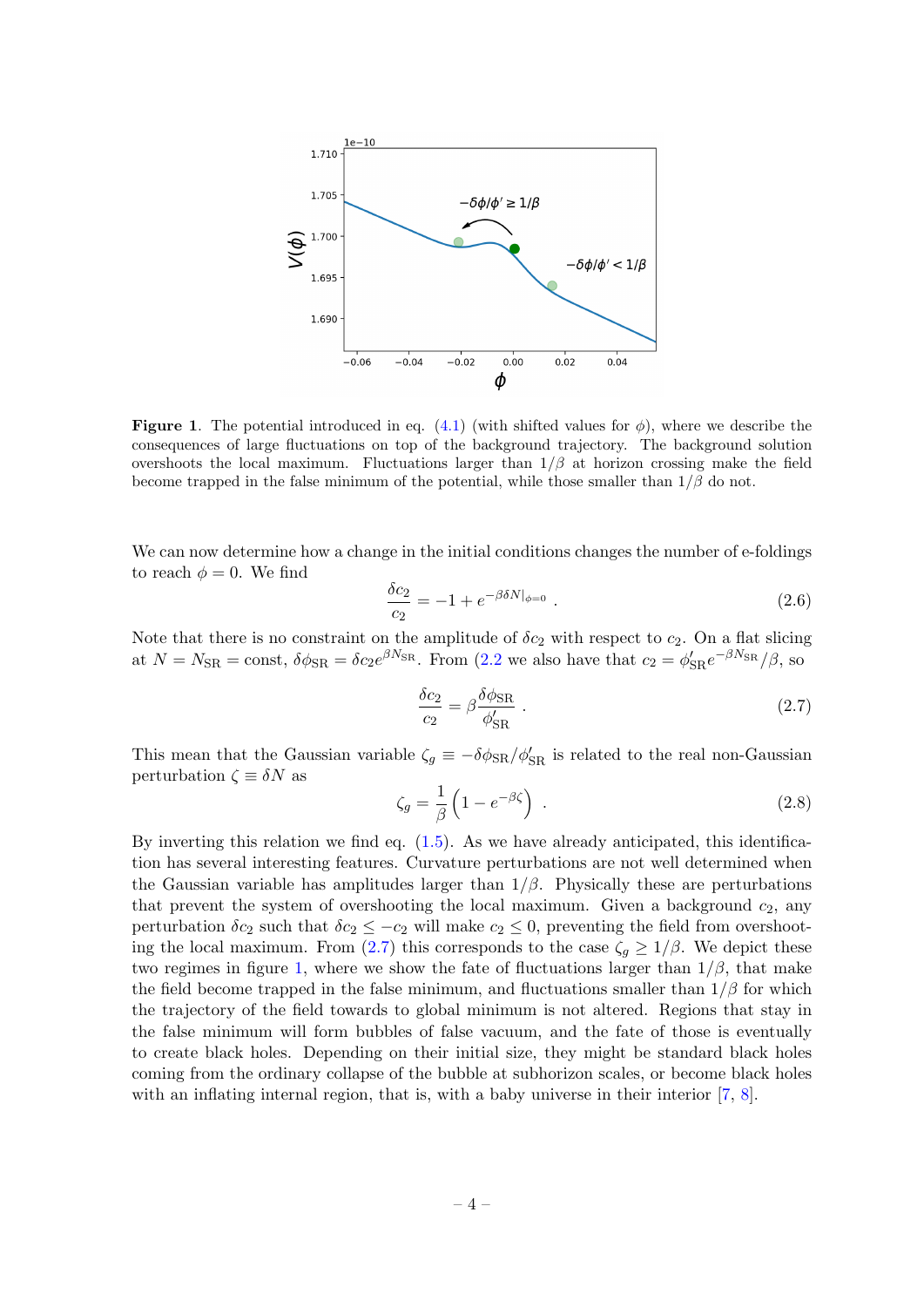We end this section with two comments. First of all, the amplitude of  $\beta$  can be written in terms of second slow-roll parameter  $\epsilon_2$  at the graceful exit phase. It holds that

$$
\beta = \frac{1}{2} \left( -3 + \sqrt{9 - 12\eta} \right) \tag{2.9}
$$

$$
=\frac{\epsilon_2^{ge}}{2} \tag{2.10}
$$

Finally let us note that peaks of  $\zeta_q$  are transformed into peaks of  $\zeta$ . Therefore we can perfectly count the number of peaks in the Gaussian variable to count the peaks in the non Gaussian one.

### <span id="page-5-0"></span>3 The typical high peak profile

The computation of the threshold for collapse as well as the abundances of peaks are usually calculated using the mean profile of a peak as a representative realisation of their full distribution. The mean profile of a peak with amplitude  $\mu$ , averaged over all the possible values for curvatures at the peak, is given by a integral of the form

<span id="page-5-1"></span>
$$
\overline{F(r)} = \int \zeta P(\zeta | \text{peak}) \, \mathrm{d}\zeta \tag{3.1}
$$

where  $P(\zeta|peak)$  is the conditional probability of  $\zeta$  given that the field has certain amplitude  $\mu$  at the position of the peak  $r = 0$ . If the probability distribution function is Gaussian and if the peak is large, in the sense that the amplitude  $\mu$  is much larger than the variance  $\sigma_0$ , i.e,  $\nu \equiv \mu/\sigma_0 \gg 1$ , then the mean profile of the peak is simply given by

<span id="page-5-3"></span>
$$
\overline{F(r)} = \mu \psi(r) \tag{3.2}
$$

where  $\psi(r)$  is the correlation function  $\psi(r) \equiv \langle F(r)F(0) \rangle$ , given by

$$
\psi(r) = \frac{1}{\sigma_0^2} \int \frac{dk}{k} \frac{\sin(kr)}{kr} P_k \tag{3.3}
$$

and  $P_k$  is the power spectrum of the fluctuations. The variance of the shape is given by

<span id="page-5-4"></span>
$$
\frac{(\Delta F)^2}{\sigma_0^2} = 1 - \frac{\psi^2}{1 - \gamma^2} - \frac{1}{\gamma^2 (1 - \gamma^2)} \left( 2\gamma^2 \psi + \frac{R_s^2 \nabla^2 \psi}{3} \right) \frac{R_s^2 \nabla^2 \psi}{3} - \frac{5}{\gamma^2} \left( \frac{\psi'}{r} - \frac{R_s^2 \nabla^2 \psi}{3} \right)^2 - \frac{\psi'^2}{\gamma^2},\tag{3.4}
$$

where  $\gamma \equiv \sigma_1^2/(\sigma_2 \sigma_0)$ ,  $R_s \equiv$  $3\sigma_1/\sigma_2$ , with  $\sigma_n$  the *n*-moments of the distribution [\[4\]](#page-10-4). The mean profile coming from the non-Gaussian distribution found in the previous section is not well defined, since the integral [\(3.1\)](#page-5-1) diverges when  $\zeta \to 1/\beta$ . This is not an impediment for analyzing how do most profiles look like. Most of the realisations will have a Gaussian shape in between  $\overline{F} \pm \Delta F$ , and so we only need to see how these shapes are deformed by the presence of non-Gaussianity. The deformation of the Gaussian shapes will depend on the amplitude of the profile, but we only want to focus on profiles that could possibly collapse to form BH. Here the identification between  $\zeta(r)$  and the compaction function  $C(r)$  is helpful since the initial values of  $C(r)$  leading to gravitational collapse are very well constrained. It holds that  $[42, 43]$  $[42, 43]$  $[42, 43]$ <sup>[6](#page-5-2)</sup>

<span id="page-5-5"></span>
$$
0.21 < C_{\text{th}}(r_{\text{m}}) < 1/3 \tag{3.5}
$$

<span id="page-5-2"></span><sup>&</sup>lt;sup>6</sup>The dependence of the threshold on the shape of the initial density contrast has been extensively studied (see e.g.  $[45]$ ), as well as its impact on the abundances of PBH  $[46]$ . For an exploration of these dependences on the local shape of non-gaussianity, see [\[47\]](#page-12-12).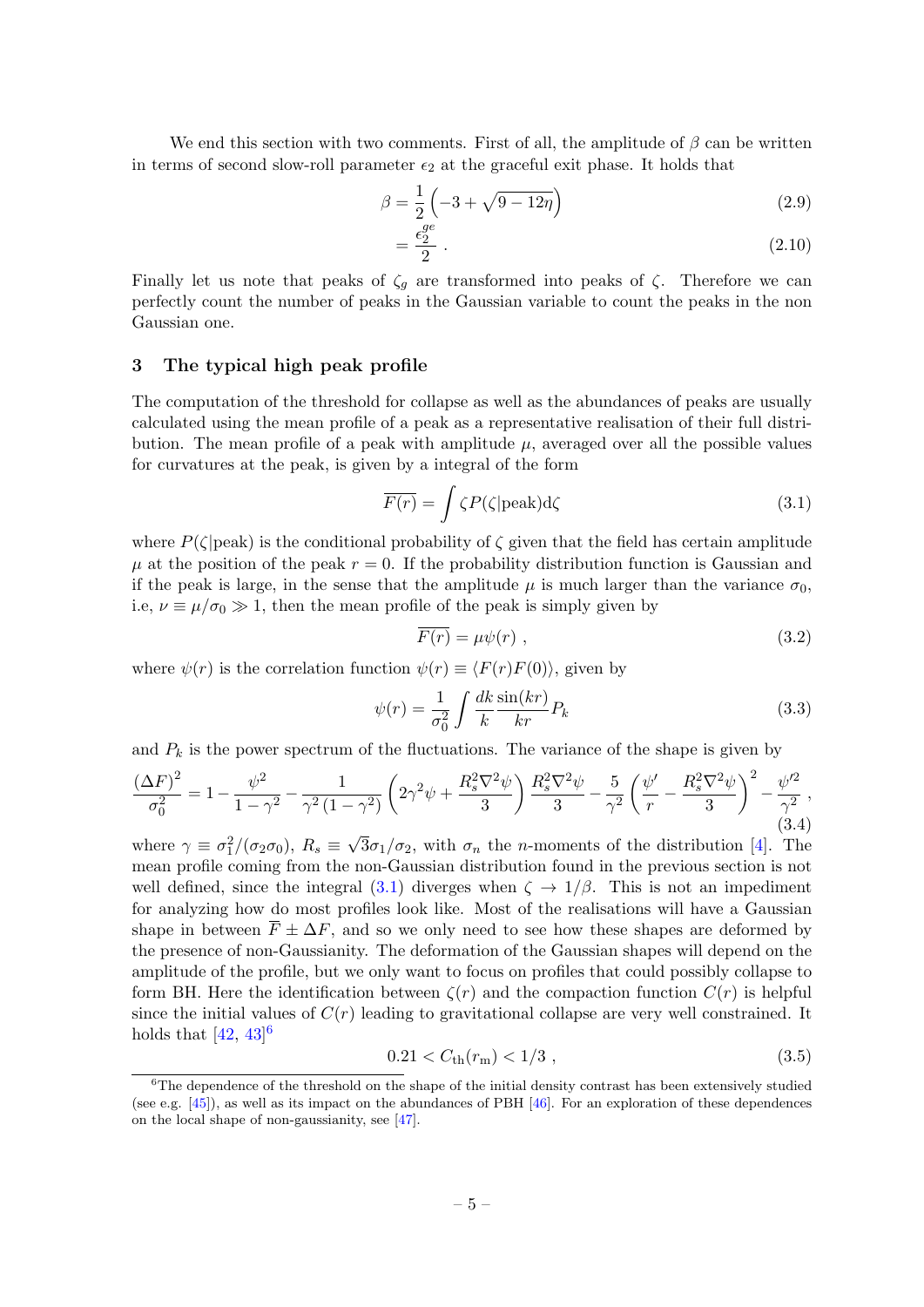where  $r<sub>m</sub>$  is the radius at which  $C(r)$  is maximum. The bound above can then be easily translated into a bound on the amplitudes of  $\zeta$  at the peak, once a profile for  $\zeta$  is given. This allows one to make reasonable predictions for the abundance of PBH even in the case in which there is no known exact value for the thresholds to collapse<sup>[7](#page-6-0)</sup>, as was for example done in [\[20\]](#page-11-11). On the other hand, a comparison of the possible values for collapse evaluated at the center of the profile leads to unbounded uncertainties.

For the power spectrum of the curvature perturbations, that determines the correlation function  $\psi$ , we consider the following: from CMB scales up to scales where the power spectrum grows we take a constant with amplitude  $A_0 \sim 10^{-9}$ . We model the growth of the power spectrum with a scale dependence  $k^4$ . As argued in [\[44\]](#page-12-13), this is the maximum possible growth of the power spectrum. Most models actually saturate this bound during large part of their growth. The decay of the power spectrum after the peak on the other hand can be related to the amplitude of the non-Gaussianity [\[20\]](#page-11-11). The power spectrum can then be modelled as

$$
\mathcal{P}(k) = \begin{cases} A_0 & \text{for } k < k_0 \\ \mathcal{P}_0 \left(\frac{k}{k_{\text{p}}}\right)^4 & \text{for } k_0 \le k \le k_{\text{p}} \\ \mathcal{P}_0 \left(\frac{k}{k_{\text{p}}}\right)^{-n} & \text{for } k \ge k_{\text{p}} \end{cases} \tag{3.6}
$$

where  $P_0$  is the amplitude at the peak of the power spectrum. The spectral index at scales smaller than  $k_p$ , n, is given by

<span id="page-6-1"></span>
$$
n \simeq -3 + \sqrt{9 - 12\eta_V}.\tag{3.7}
$$

By comparing [\(3.7\)](#page-6-1) with the expression for  $\beta$ , we see that both are related through

$$
\beta \simeq \frac{n}{2} \ . \tag{3.8}
$$

The abundance of peaks diverges when the power spectra decays slower than  $k^{-3}$ , since they depend on the second momenta  $\sigma_2$  [\[4\]](#page-10-4). Thus, in order to make finite predictions we need to use a window function, which can be done by considering the coarse grained power spectrum  $\mathcal{P}(k, k_{\text{cut}})$  given by

$$
\mathcal{P}(k, r_{\rm f}) \to W(k, r_*)\mathcal{P}(k) \tag{3.9}
$$

The choice of the window function might lead to uncertainties [\[48\]](#page-12-14), although small [\[49\]](#page-12-15). For simplicity, and because we concentrate on the dependence of the non-Gaussianity on the abundances, we choose the top-hat window function in momentum space. We typically need  $A_0 \ll \mathcal{P}_0$  in order to have a significant abundance of PBH, so we can neglect the power at scales larger than  $k_0$ . That is, we finally consider a power spectrum given by

$$
\mathcal{P}(k, k_{\text{cut}}) = \begin{cases}\n0 & \text{for } k < k_0 \\
\mathcal{P}_0 \left(\frac{k}{k_{\text{p}}}\right)^4, & \text{for } k_0 \le k \le k_{\text{p}} \\
0, & \text{for } k > k_{\text{p}}\n\end{cases} \tag{3.10}
$$

where we choose the coarse graining scale  $k_{\text{cut}}$  to be the scale of the peak of the power spectrum  $k_p$ , since at this scale the abundace of PBH will be larger. The correlation function

<span id="page-6-0"></span> ${}^{7}$ By reasonable we mean that it only translates into a small uncertainty in the amplitude of the primordial power spectrum in order to reach a certain abundance. Of course, a small variation of the threshold value keeping the amplitude of the power spectrum fixed results in exponentially large uncertainties.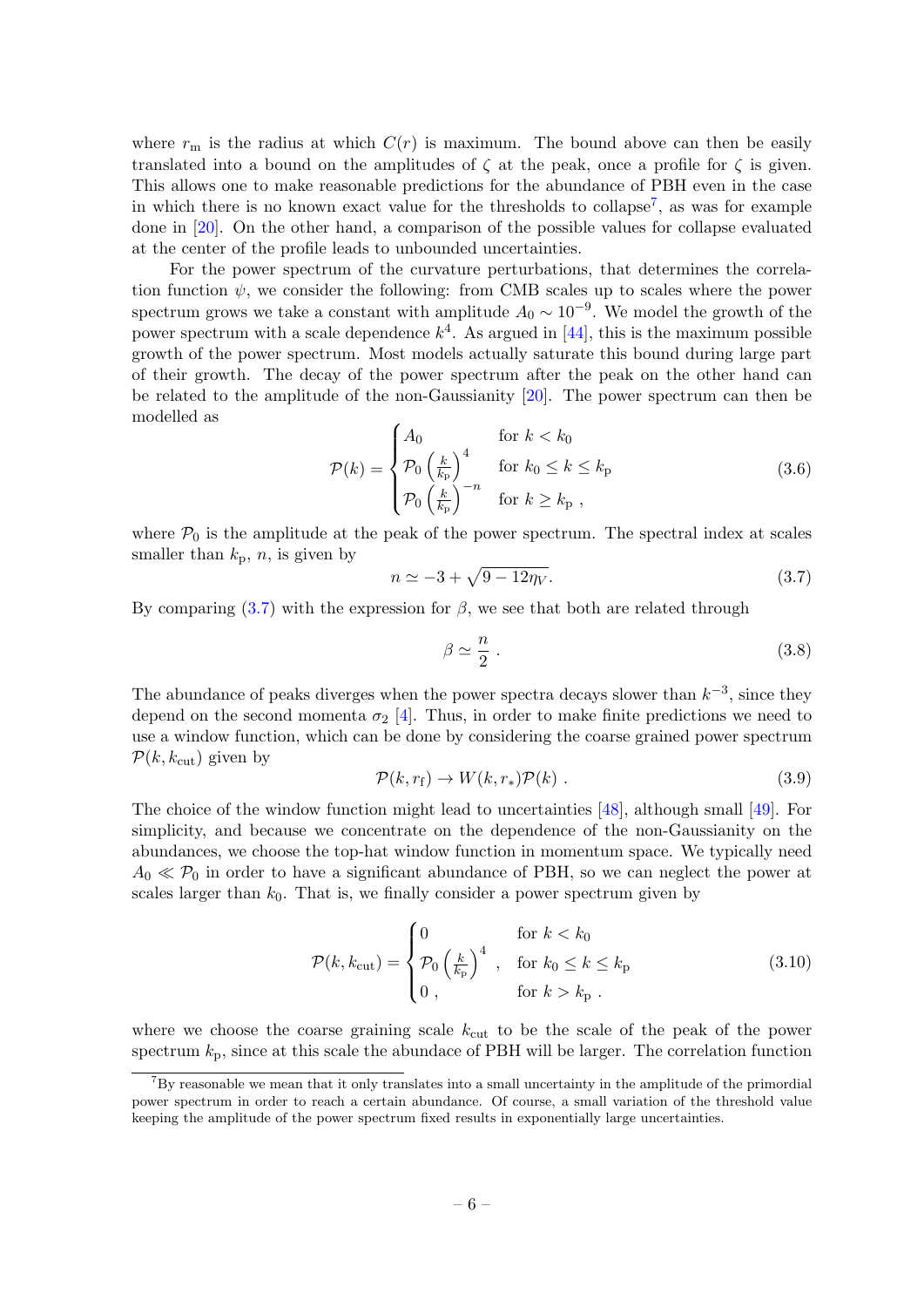determining the shape of the peak is then simply given by

$$
\psi_g(r) \simeq \frac{4}{k_{\rm p}^4 r^4} \left[ -2 + \left( 2 - k_{\rm p}^2 r^2 \right) \cos \left( k_{\rm p} r \right) + 2 k_{\rm p} r \sin \left( k_{\rm p} r \right) \right] \tag{3.11}
$$

where we have further assumed that  $k_0 \ll k_p$ .

In figure [2](#page-8-2) we show how the Gaussian set of profiles is transformed by the presence of non-Gaussianity. The non-Gaussian set of profiles is found by applying the transformation law [\(1.5\)](#page-2-2) to all Gaussian profiles ranging in the interval  $\overline{F_g} \pm \Delta F_g$ , with  $\overline{F_g}$  and  $\Delta F_g$  given by [\(3.2\)](#page-5-3) and [\(3.4\)](#page-5-4) respectively. We take a fiducial value of  $\beta = 1.35$  (corresponding to  $f_{\text{NL}} = 1.25$ , and vary the amplitude of the profile such that the compaction function lies in the critical range [\(3.5\)](#page-5-5). We also take<sup>[8](#page-7-2)</sup>  $\nu = 5$ . Interestingly, the dispersion of the profiles that could possibly collapse is systematically smaller for the non-Gaussian case. The reason is twofold. First, the radius  $r<sub>m</sub>$  is smaller for the non-Gaussian case (and close to the center of the profile the dispersion is smaller). Secondly and most importantly, large value of the compaction function are attained for smaller values of  $\mu$ , and thus, if we keep  $\nu \equiv \mu/\sigma$  fixed (since it is the most important parameter controlling the abundances), the dispersion  $\sigma$  will be smaller. From here we deduce that while it is not possible to define a mean profile, it is certainly possible to define a typical profile, given in this case by the median profile of the distribution, which will be simply

$$
F_{\rm ng} = \frac{1}{\beta} \ln \left( 1 - \beta \overline{F}_{\rm g} \right) \tag{3.12}
$$

In the next section we anayse the implications of such profile in the formation and abundances of PBHs.

#### <span id="page-7-0"></span>4 Implications for PBH

The implications of the non-Gaussianity in the abundance of PBH will depend on whether the critical value for spherical collapse  $(\zeta_c)$  is smaller or of the same order than the critical value for staying in the false minimum of the potential  $(\zeta_*)$ . In the following we will separately discuss both cases.

#### <span id="page-7-1"></span>4.1 Perturbative limit  $\zeta_c < \zeta_*$

We first consider the perturbative limit, for which the critical value for collapse  $(\zeta_c)$  is smaller than amplitude to end in the false minimum  $(\zeta_*)$ . We take  $\beta = 1.25$ , and the same critical value for the compaction function for both the Gaussian and non-Gaussian profiles, since the normalized profiles do not vary substantially with respect to each other for such values of  $\beta$ . We take the threshold to be  $C_{\text{th}} = 0.255$  since the profiles are similar to those already studied in the literature, and for which the threshold has been determined [\[46\]](#page-12-11). For the Gaussian case this amplitude of the compaction function is attained for  $\mu = 0.54$ . In the non-Gaussian case, this threshold is attained for  $\mu = 0.44$ . In order to keep the value of  $\nu$  constant, the power spectrum needs an amplitude  $\sim$  1.5 smaller in the non-Gaussian case. For this amplitude of  $\beta$ , this is an effect of a similar order than the one coming from the non-linear relation between  $\zeta$  and  $\delta_m$ , but acts in the opposite direction. In the next section, we will see that this effect can be largely enhanced when the theory enters in the non-perturbative regime.

<span id="page-7-2"></span><sup>&</sup>lt;sup>8</sup>Larger values of  $\nu$  will have smaller dispersion in their profiles and so in this sense we are consider the largest possible dispersion.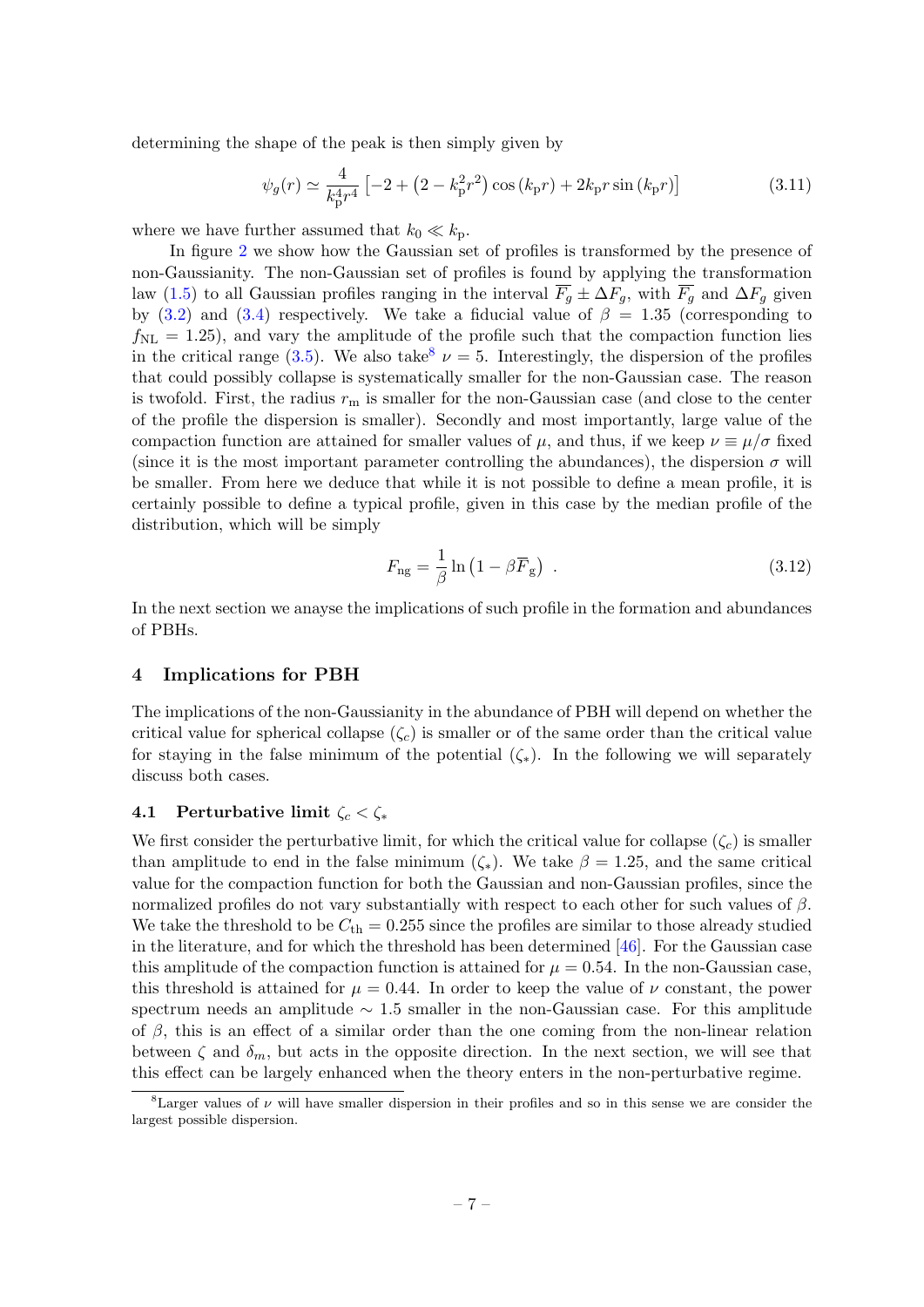<span id="page-8-2"></span>

**Figure 2.** top) The mean and  $1-\sigma$  contours of the Gaussian profiles and how they transform under non Gaussianity ( $\beta = 1.35$ ). For the non-Gaussian profiles these corresponds to the median and the 16% and 84% quartiles. We vary the amplitude  $\mu$  so that profiles span all possible values for the compaction function that could in principle form PBHs, limits given by eq.  $(3.5)$ . We keep  $\nu = 5$ fixed. bottom) Compaction functions in the critical range for the Gaussian and non Gaussian case (corresponding to the profiles shown above).

## <span id="page-8-0"></span>4.2 Non-perturbative limit  $\zeta_c \simeq \zeta_*$

Now we consider the non perturbative limit for which  $\zeta_c \simeq \zeta_*$ . For this, larger values of  $\beta$ should be attained, larger than in current models in the literature. We propose a simple model where this is realised. We consider the Starobinsky potential [\[50\]](#page-12-16) with a small bump given by a Gaussian function, i.e.

<span id="page-8-1"></span>
$$
V(\phi) = V_0^4 \left( 1 - e^{-\sqrt{2/3}\phi} \right)^2 \left[ 1 + A e^{-(\phi - \phi_0)^2/(2\sigma^2)} \right] \,. \tag{4.1}
$$

In figure [3](#page-9-0) we show the power spectrum as well as the evolution of the second slow-roll parameter  $\epsilon_2$ , which determines the amplitude of  $\beta$ . The predicted value for  $\epsilon_2$  at the graceful exit period is  $\epsilon_2^{ge} = 12$ , and so<sup>[9](#page-8-3)</sup>  $\beta = 6$ . In figure [4](#page-9-1) we show the profile as well as the compaction function as a function of the amplitude  $\mu$ . We see that for values of  $\mu$  very close to the non perturbative critical value  $1/\beta$ , in this particular case  $\mu = 0.999/\beta$ , the compaction function is still below the lowest of the standard critical threshold for the compaction function, namely

<span id="page-8-3"></span><sup>&</sup>lt;sup>9</sup>As can be seen in the figure, the actual value is slightly larger. This means that  $f_{\text{NL}}$  will correspondingly be slightly larger. Note that the fact that there is a large evolution of  $\epsilon_2$  after the transition does not affect the amplitude of  $f_{NL}$  at scales corresponding to the transition, where the peak of the power spectrum is, since perturbations freeze when  $\epsilon_2 = \epsilon_2^{ge}$  [\[20\]](#page-11-11).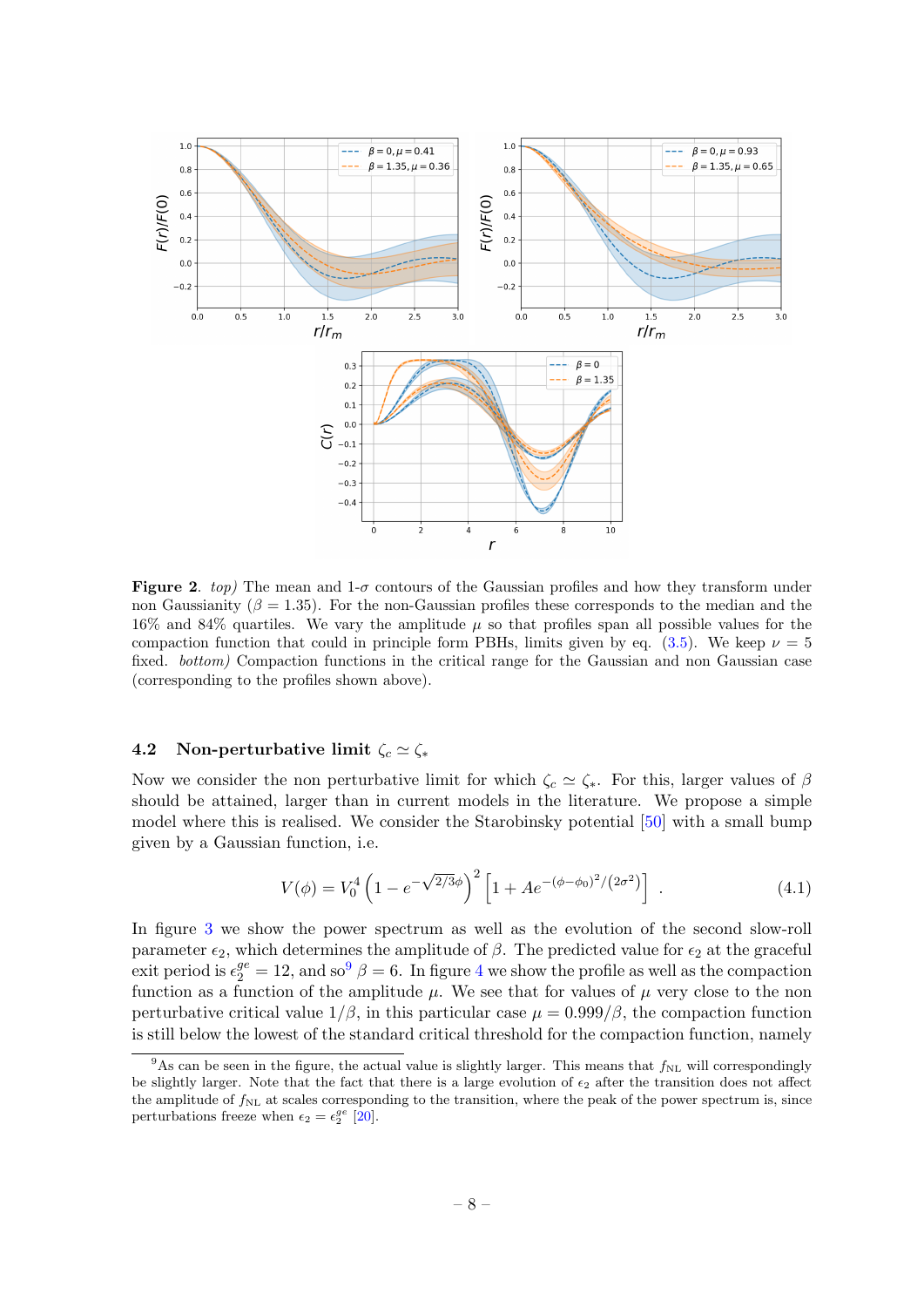<span id="page-9-0"></span>

**Figure 3.** *left*) Power spectrum for the model given by the potential  $(4.1)$ , together with the following parameters:  $\{A = 1.80325 \times 10^{-3}, \phi_0 = 3.7, \sigma^2 = 9 \times 10^{-5}\}$ . *right*) Evolution of the second slow roll parameter  $\epsilon_2$  as a function of time (measured in e-foldings N). The dashed line corresponds to  $\epsilon_2$ coming from the solution [\(2.2\)](#page-3-2) [\[20\]](#page-11-11). We see that it describes well the transition from the CR to the graceful exit phase.

<span id="page-9-1"></span>

Figure 4. The variation of the median profile and median compaction function in the non-Gaussian case, with  $\beta = 6$ . While the amplitude is very close to the non-perturbative bound  $1/\beta$  ( $\mu = 0.999/\beta$ ). the maximum of the compaction function is still lower than the lowest possible threshold for collapse,  $C_{\rm th} = 0.21.$ 

 $C_{\text{th}} = 0.21$ . Note that if we choose amplitudes  $\mu$  even closer to the threshold  $1/\beta$ , lets say  $\mu = c/\beta$  with  $c > 0.999$ , the compaction function will eventually rise above its threshold for collapse. However, the contribution of these fluctuations to the total abundance of PBH will correspond to the integration of the probability density function in a very narrow range of the gaussian variable, that is from  $c/\beta$  to  $1/\beta$ , where in this case 0.999  $\lt c \lt 1$ . On the other hand, the contributions from fluctuations that jump into the false minimum comes from fluctuations in the range  $1/\beta$  to  $\infty$ , which will then dominate the production of PBH.

Finally let us note that because the inflaton field traverses the bump in  $\sim$  2 e-foldings, the distance of the CMB scales to the end of inflation is only shifted by 2-efoldings with respect to the original model without the bump. This means that this modification of the original potential will not alter its consistency with CMB data.

We conclude that now the theory will produce BHs when the amplitude of  $\zeta \sim 1/\beta \sim$ 0.17, as opposed to the Gaussian case in which  $\zeta_c \sim 0.54$ . This difference corresponds to a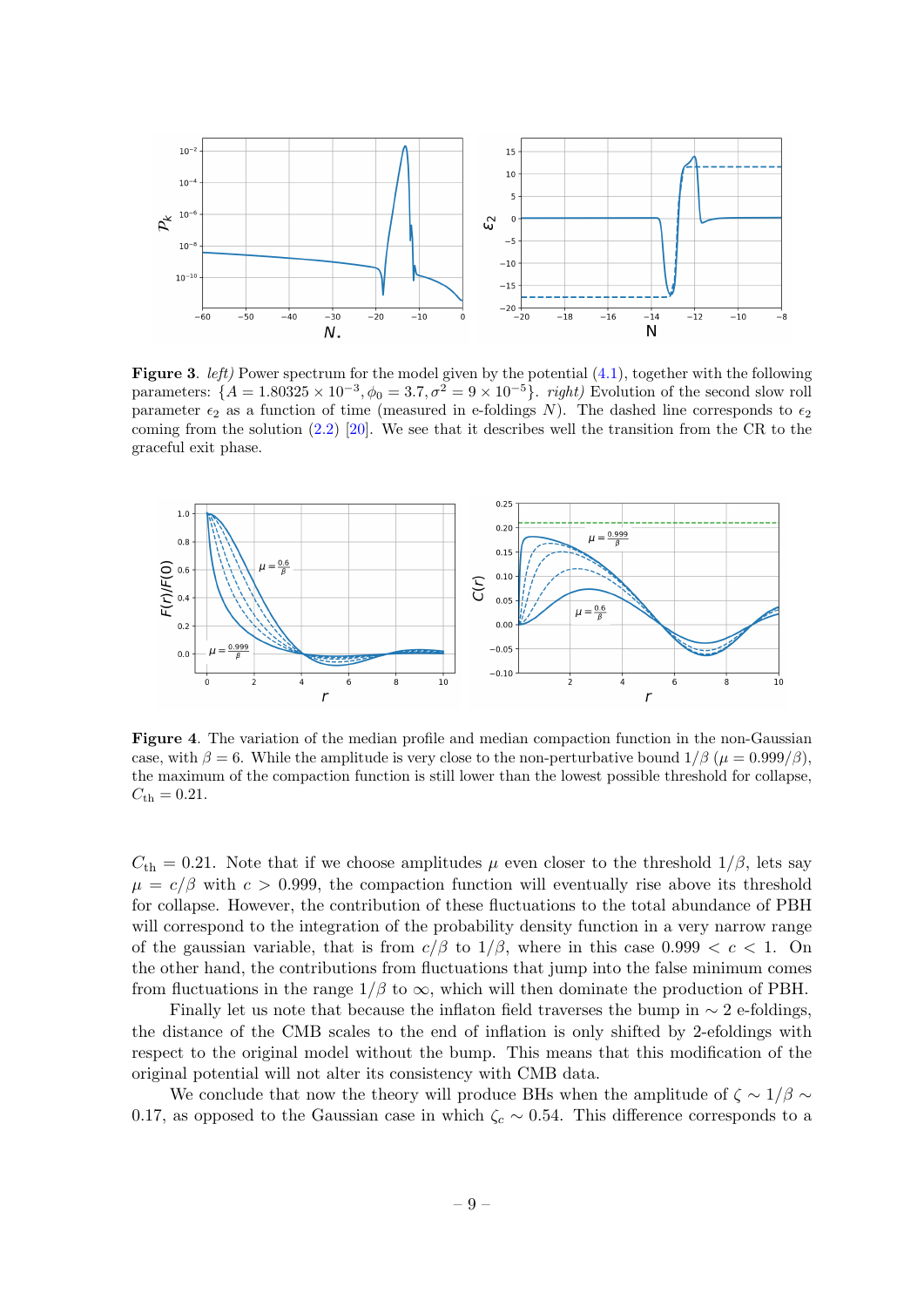factor [10](#page-10-6) in the amplitude of the power spectrum<sup>10</sup>. Larger factors might be attained with a larger curvature at the local maxima, but the fine tuning in the potential keeps increasing.

# <span id="page-10-0"></span>5 Conclusions

In this paper we have calculated the amplitude and shape of non-Gaussianities in models of inflation where the field overshoots a local maximum. These models have gained much attention since they might create enough PBH to account for the dark matter in the Universe. The impact of non-Gaussianities on the abundance of PBH has so far only been estimated, in transient constant-roll backgrounds, through a perturbative determination of its amplitude and shape, more precisely, via the computation of the three-point function. Here we have shown that via the  $\delta N$  formalism is possible to find a non-linear relation between a Gaussian random field  $\zeta_q$  with the true curvature mode  $\zeta$ , given by eq. [\(1.5\)](#page-2-2). This relation incorporates the fact that large perturbations will be trapped in the false minimum, signaling the presence of a second critical amplitude  $\zeta_* = 1/\beta$ . It also reduces to the standard local template of non-Gaussianities in the small perturbation regime. We have computed the effect of such law in the case in which  $\zeta_*$  is smaller or of the same order than the usual critical value for collapse of a large inhomogeneity. In the latter case, black holes will be created through the collapse of bubbles of false vacuum, rather than the usually considered collapse of a large overdensity. We have constructed a simple model in which this is the case, and for which amplitudes of the power spectrum 10 times smaller are needed in comparison with the Gaussian estimate in order to have a significant PBH abundance.

# Acknowledgments

We thank Jose J. Blanco-Pillado, Cristiano Germani, Ilia Musco and Sam Young for useful discussions. VA and JG are supported by FPA2016-76005 -C2-2-P, MDM-2014-0369 of ICCUB (Unidad de Excelencia Maria de Maeztu), AGAUR2014-SGR-1474 and AGAUR2017- SGR-754. AM-C acknowledges a postdoctoral contract from the Universidad de Cantabria postdoctoral program, the Spanish research project, ref. ESP2017-83921-C2-1-R (AEI/FEDER, EU), the Spanish Ministry MINECO grant (FPA2015-64041-C2-1P) and the Basque Government grant (IT-979-16).

# References

- <span id="page-10-1"></span>[1] S. Hawking, Mon. Not. Roy. Astron. Soc. 152 (1971) 75.
- <span id="page-10-2"></span>[2] B. J. Carr and S. W. Hawking, Mon. Not. Roy. Astron. Soc. 168 (1974) 399.
- <span id="page-10-3"></span>[3] M. Sasaki, T. Suyama, T. Tanaka and S. Yokoyama, Class. Quant. Grav. 35 (2018) no.6, 063001 doi:10.1088/1361-6382/aaa7b4 [arXiv:1801.05235 [astro-ph.CO]].
- <span id="page-10-4"></span>[4] J. M. Bardeen, J. R. Bond, N. Kaiser and A. S. Szalay, Astrophys. J. 304 (1986) 15. doi:10.1086/164143
- <span id="page-10-5"></span>[5] J. M. Maldacena, JHEP 0305 (2003) 013 doi:10.1088/1126-6708/2003/05/013 [astro-ph/0210603].

<span id="page-10-6"></span> $10$ Note however that both scenarios are phenomenologically different and might lead to a different spectrum of masses for the resulting PBH.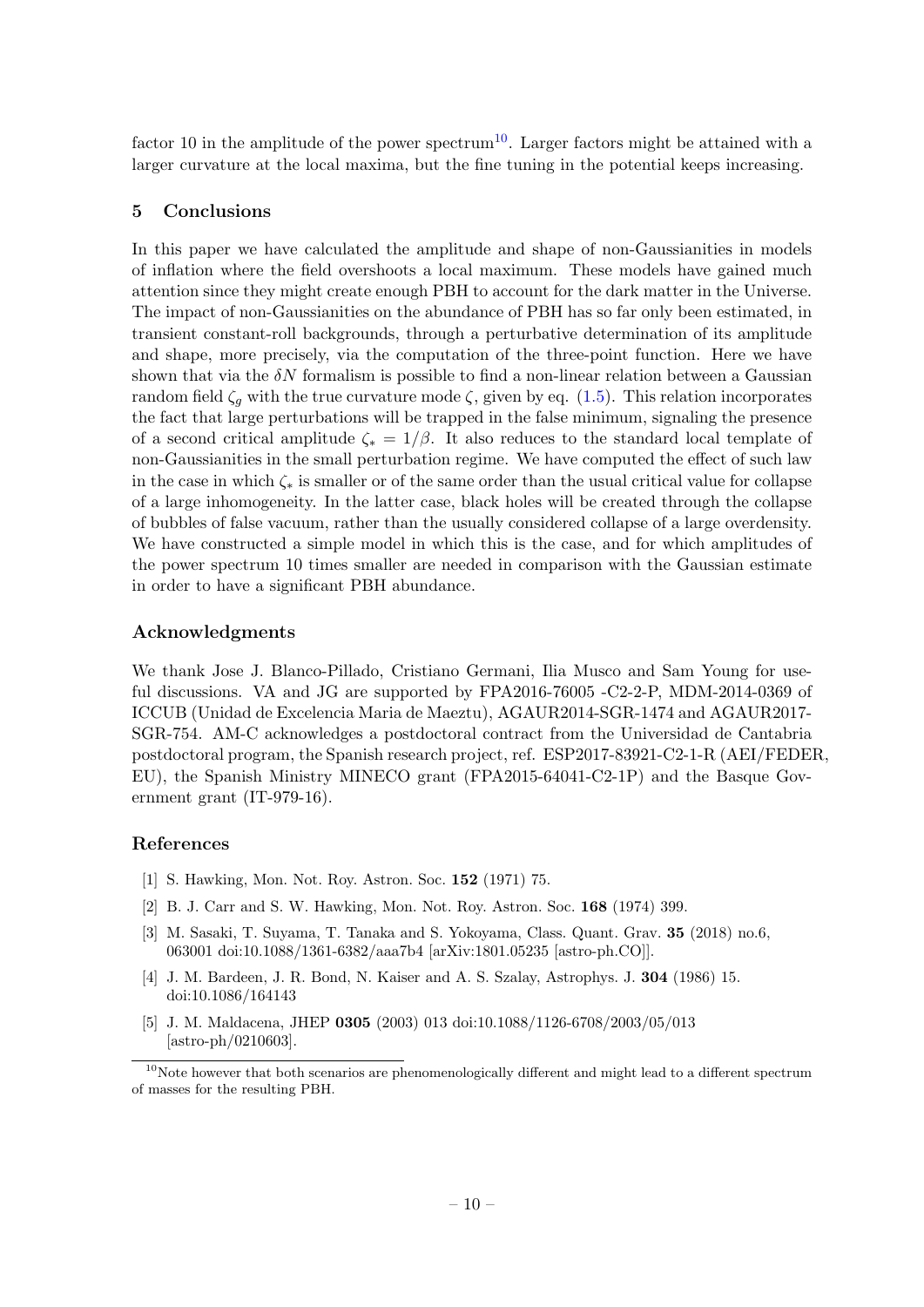- <span id="page-11-0"></span>[6] H. Motohashi and W. Hu, Phys. Rev. D 96 (2017) no.6, 063503 doi:10.1103/PhysRevD.96.063503 [arXiv:1706.06784 [astro-ph.CO]].
- <span id="page-11-7"></span>[7] J. Garriga, A. Vilenkin and J. Zhang, JCAP 1602 (2016) no.02, 064 doi:10.1088/1475-7516/2016/02/064 [arXiv:1512.01819 [hep-th]].
- <span id="page-11-8"></span>[8] H. Deng, J. Garriga and A. Vilenkin, JCAP 1704 (2017) no.04, 050 doi:10.1088/1475-7516/2017/04/050 [arXiv:1612.03753 [gr-qc]].
- <span id="page-11-1"></span>[9] J. S. Bullock and J. R. Primack, Phys. Rev. D 55 (1997) 7423 doi:10.1103/PhysRevD.55.7423 [astro-ph/9611106].
- <span id="page-11-2"></span>[10] C. Pattison, V. Vennin, H. Assadullahi and D. Wands, JCAP 1710 (2017) no.10, 046 doi:10.1088/1475-7516/2017/10/046 [arXiv:1707.00537 [hep-th]].
- <span id="page-11-3"></span>[11] P. Pina Avelino, Phys. Rev. D 72 (2005) 124004 doi:10.1103/PhysRevD.72.124004  $[astro-ph/0510052]$ .
- [12] S. Young and C. T. Byrnes, JCAP 1308 (2013) 052 doi:10.1088/1475-7516/2013/08/052 [arXiv:1307.4995 [astro-ph.CO]].
- [13] S. Young, C. T. Byrnes and M. Sasaki, JCAP 1407 (2014) 045 doi:10.1088/1475-7516/2014/07/045 [arXiv:1405.7023 [gr-qc]].
- [14] S. Young and C. T. Byrnes, Phys. Rev. D 91 (2015) no.8, 083521 doi:10.1103/PhysRevD.91.083521 [arXiv:1411.4620 [astro-ph.CO]].
- <span id="page-11-4"></span>[15] S. Young, D. Regan and C. T. Byrnes, JCAP 1602 (2016) no.02, 029 doi:10.1088/1475-7516/2016/02/029 [arXiv:1512.07224 [astro-ph.CO]].
- <span id="page-11-9"></span>[16] M. H. Namjoo, H. Firouzjahi and M. Sasaki, EPL 101 (2013) no.3, 39001 doi:10.1209/0295-5075/101/39001 [arXiv:1210.3692 [astro-ph.CO]].
- [17] J. Martin, H. Motohashi and T. Suyama, Phys. Rev. D 87 (2013) no.2, 023514 doi:10.1103/PhysRevD.87.023514 [arXiv:1211.0083 [astro-ph.CO]].
- <span id="page-11-10"></span>[18] R. Bravo, S. Mooij, G. A. Palma and B. Pradenas, JCAP 1805 (2018) no.05, 024 doi:10.1088/1475-7516/2018/05/024 [arXiv:1711.02680 [astro-ph.CO]].
- <span id="page-11-5"></span>[19] R. Saito, J. Yokoyama and R. Nagata, JCAP 0806 (2008) 024 doi:10.1088/1475-7516/2008/06/024 [arXiv:0804.3470 [astro-ph]].
- <span id="page-11-11"></span>[20] V. Atal and C. Germani, Phys. Dark Univ. 100275 doi:10.1016/j.dark.2019.100275 [arXiv:1811.07857 [astro-ph.CO]].
- [21] S. Passaglia, W. Hu and H. Motohashi, Phys. Rev. D 99 (2019) no.4, 043536 doi:10.1103/PhysRevD.99.043536 [arXiv:1812.08243 [astro-ph.CO]].
- <span id="page-11-6"></span>[22] Y. F. Cai, X. Chen, M. H. Namjoo, M. Sasaki, D. G. Wang and Z. Wang, JCAP 1805 (2018) no.05, 012 doi:10.1088/1475-7516/2018/05/012 [arXiv:1712.09998 [astro-ph.CO]].
- <span id="page-11-12"></span>[23] D. Wands, Phys. Rev. D 60 (1999) 023507 doi:10.1103/PhysRevD.60.023507 [gr-qc/9809062].
- [24] W. H. Kinney, Phys. Rev. D 72 (2005) 023515 doi:10.1103/PhysRevD.72.023515  $\left[ \frac{\text{gr-qc}}{\text{0503017}} \right]$ .
- [25] K. Tzirakis and W. H. Kinney, Phys. Rev. D 75 (2007) 123510 doi:10.1103/PhysRevD.75.123510 [astro-ph/0701432].
- <span id="page-11-13"></span>[26] M. J. P. Morse and W. H. Kinney, Phys. Rev. D 97 (2018) no.12, 123519 doi:10.1103/PhysRevD.97.123519 [arXiv:1804.01927 [astro-ph.CO]].
- <span id="page-11-14"></span>[27] G. Franciolini, A. Kehagias, S. Matarrese and A. Riotto, JCAP 1803 (2018) no.03, 016 doi:10.1088/1475-7516/2018/03/016 [arXiv:1801.09415 [astro-ph.CO]].